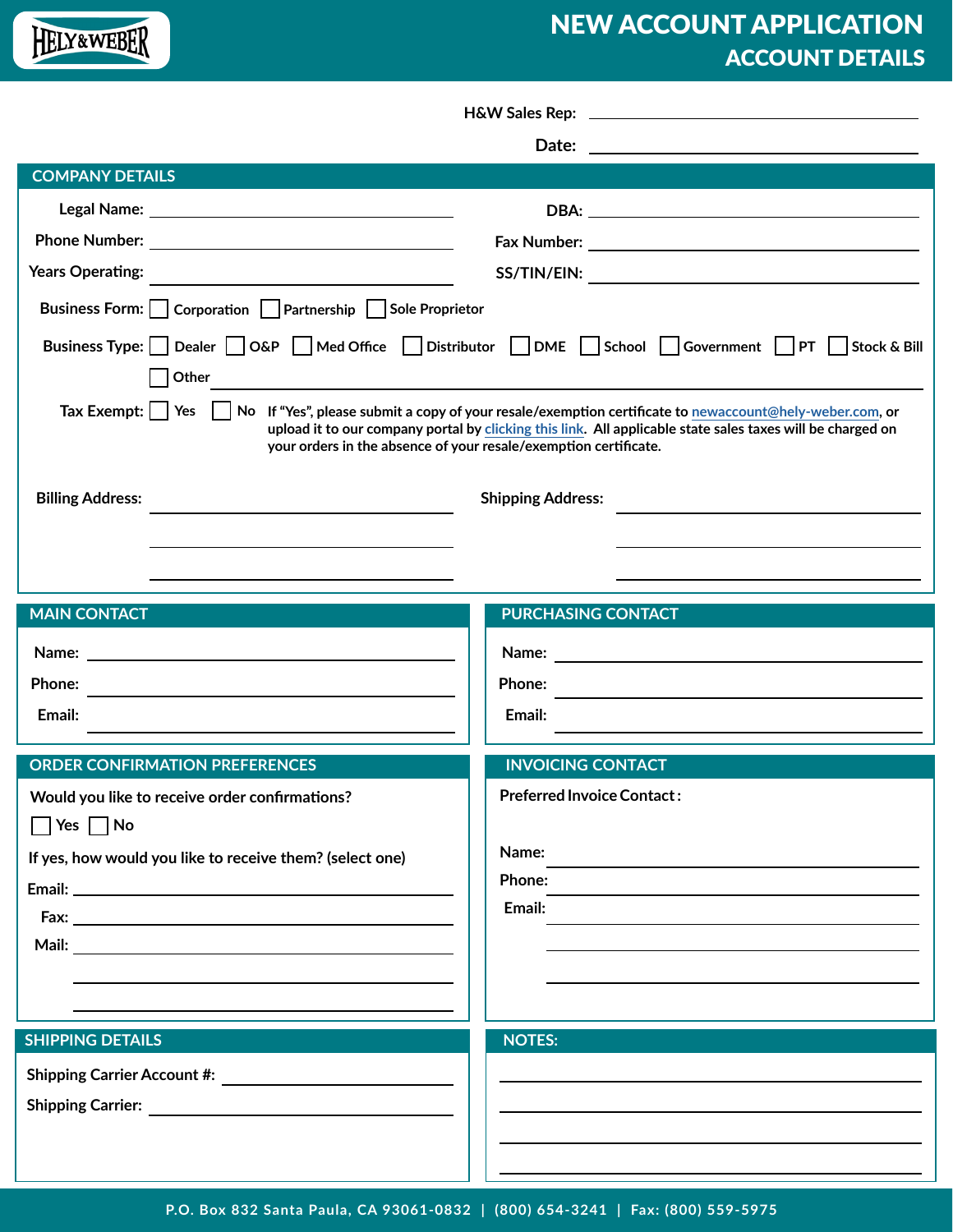# HELY&WEBER

# NEW ACCOUNT APPLICATION CREDIT APPLICATION & CREDIT CARD AUTHORIZATION

## Credit Card Only

| <b>APPLICANT INFORMATION</b> |                                 |        |  |        |  |
|------------------------------|---------------------------------|--------|--|--------|--|
|                              | <b>Name:</b><br>Address:        | Phone: |  | Email: |  |
|                              | <b>Name:</b><br><b>Address:</b> | Phone: |  | Email: |  |

#### **THIRD PARTY AUTHORIZATION FOR USE OF CREDIT CARD**

**On the date (today's date) of**  $\qquad \qquad$  **, I hereby certify that the following**  $\qquad \qquad$ **, I** 

named users are authorized to charge the below listed credit card on my behalf. Last 4 digits of credit card **\_\_\_\_\_\_\_\_**. Please contact Hely & **Weber Accounting Department to disclose full credit card number and details (800) 654-3241, option 2. Card Bearer's signature attests financial responsibility and willingness to pay all invoices in accordance with Hely & Weber's terms. A monthly service fee of 1.5% will be charged on all past due accounts.**

| <b>Card Owner - Original Signature</b>                                     | <b>Card Owner - Print Name</b>                                             | <b>Card Owner - Phone Number</b>                                                  |
|----------------------------------------------------------------------------|----------------------------------------------------------------------------|-----------------------------------------------------------------------------------|
| <b>AUTHORIZED USER 1</b>                                                   | <b>AUTHORIZED USER 2</b>                                                   | <b>AUTHORIZED USER 3</b>                                                          |
| <b>Authorized Card User - Print Name</b>                                   | <b>Authorized Card User - Print Name</b>                                   | <b>Authorized Card User - Print Name</b>                                          |
| <b>Authorized Card User - Title</b><br>Authorized Card User - Phone Number | <b>Authorized Card User - Title</b><br>Authorized Card User - Phone Number | <b>Authorized Card User - Title</b><br><b>Authorized Card User - Phone Number</b> |

### Net 30 Terms - Optional

**Hely & Weber will make determinations on Terms and Credit Limits based on a credit report. If you are seeking customized terms or limits, please provide references for additional review.**

| <b>TRADE REFERENCES</b> |                                                                                                               |  |  |  |
|-------------------------|---------------------------------------------------------------------------------------------------------------|--|--|--|
|                         |                                                                                                               |  |  |  |
|                         |                                                                                                               |  |  |  |
|                         | Fax: $($ )                                                                                                    |  |  |  |
|                         |                                                                                                               |  |  |  |
|                         |                                                                                                               |  |  |  |
|                         | Phone: ( <u>)</u><br>Fax: $($ )                                                                               |  |  |  |
|                         | <u>Email: Email: Alexander School (September 2008) (September 2008) (September 2008) (September 2008)</u>     |  |  |  |
|                         |                                                                                                               |  |  |  |
|                         | Fax: ( ) <u>_____________________</u>                                                                         |  |  |  |
| <b>BANK REFERENCE</b>   |                                                                                                               |  |  |  |
|                         |                                                                                                               |  |  |  |
|                         |                                                                                                               |  |  |  |
|                         | Phone: ( )<br>Fax: ( )                                                                                        |  |  |  |
|                         | Address: Note and the set of the set of the set of the set of the set of the set of the set of the set of the |  |  |  |